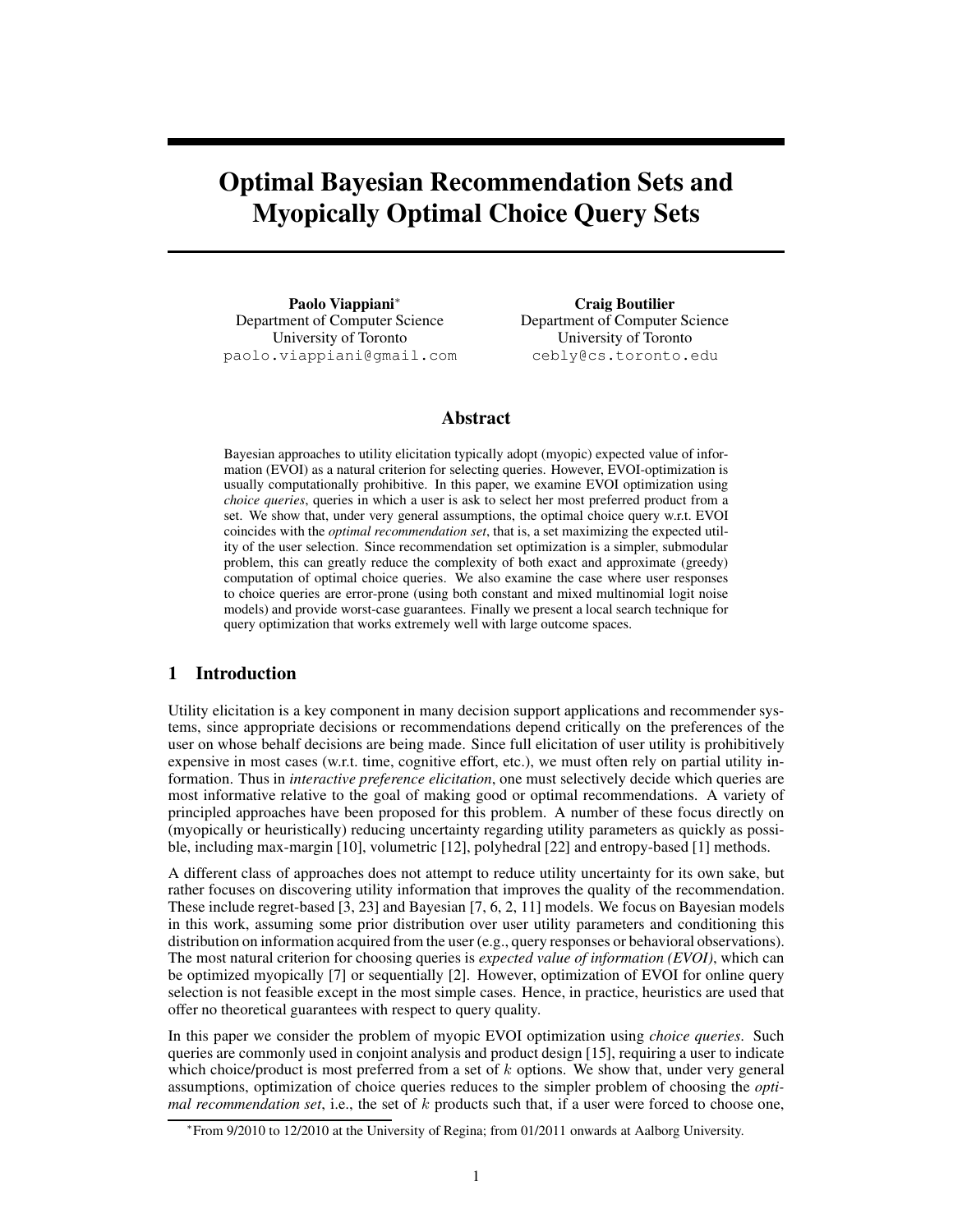maximizes utility of that choice (in expectation). Not only is the optimal recommendation set problem somewhat easier computationally, it is submodular, admitting a greedy algorithm with approximation guarantees. Thus, it can be used to determine approximately optimal choice queries. We develop this connection under several different (noisy) user response models. Finally, we describe *query iteration*, a local search technique that, though it has no formal guarantees, finds near-optimal recommendation sets and queries much faster than either exact or greedy optimization.

#### 2 Background: Bayesian Recommendation and Elicitation

We assume a system is charged with the task of recommending an option to a user in some multiattribute space, for instance, the space of possible product configurations from some domain (e.g., computers, cars, rental apartments, etc.). Products are characterized by a finite set of attributes  $\mathcal{X} = \{X_1, \ldots, X_n\}$ , each with finite domain  $Dom(X_i)$ . Let  $\mathbf{X} \subseteq Dom(\mathcal{X})$  denote the set of *feasible configurations*. For instance, attributes may correspond to the features of various cars, such as color, engine size, fuel economy, etc., with  $X$  defined either by constraints on attribute combinations (e.g., constraints on computer components that can be put together) or by an explicit database of feasible configurations (e.g., a rental database). The user has a *utility function*  $u : Dom(X) \to \mathbf{R}$ . The precise form of u is not critical, but in our experiments we assume that  $u(\mathbf{x}; w)$  is linear in the parameters (or weights)  $w$  (e.g., as in generalized additive independent (GAI) models [8, 5].) We often refer to w as the user's "utility function" for simplicity, assuming a fixed form for  $u$ . A simple additive model in the car domain might be:

$$
u(Car; w) = w_1 f_1(MPG) + w_2 f_2(EngineeringSize) + w_3 f_3(Color).
$$

The optimal product  $x_w^*$  for a user with utility parameters w is the  $x \in \mathbf{X}$  that maximizes  $u(x; w)$ .

Generally, a user's utility function  $w$  will not be known with certainty. Following recent models of Bayesian elicitation, the system's uncertainty is reflected in a distribution, or *beliefs*,  $P(w; \theta)$  over the space W of possible utility functions [7, 6, 2]. Here  $\theta$  denotes the parameterization of our model, and we often refer to  $\theta$  as our *belief state*. Given  $P(\cdot; \theta)$ , we define the *expected utility* of an option x to be  $EU(x; \theta) = \int_W u(x; w)P(w; \theta)dw$ . If required to make a recommendation given belief  $\theta$ , the optimal option  $x^*(\theta)$  is that with greatest expected utility  $EU^*(\theta) = \max_{x \in X} EU(x; \theta)$ , with  $x^*(\theta) = \argmax_{x \in X} EU(x; \theta).$ 

In some settings, we are able to make *set-based recommendations*: rather than recommending a single option, a small set of  $k$  options can be presented, from which the user selects her most preferred option [15, 20, 23]. We discuss the problem of constructing an optimal *recommendation set* S further below. Given recommendation set S with  $x \in S$ , let  $S \triangleright x$  denote that x has the greatest utility among those items in S (for a given utility function w). Given feasible utility space  $W$ , we define  $W \cap \overline{S} \triangleright x \equiv \{w \in W : u(x; w) \geq u(y; w), \forall y \neq x, y \in S\}$  to be those utility functions satisfying  $S \triangleright x$ . Ignoring "ties" over full-dimensional subsets of W (which are easily dealt with, but complicate the presentation), the regions  $W \cap S \triangleright x_i, x_i \in S$ , partition utility space.

A recommender system can refine its belief state  $\theta$  by learning more about the user's utility function  $w$ . A reduction in uncertainty will lead to better recommendations (in expectation). While many sources of information can be used to assess a user preferences—including the preferences of related users, as in collaborative filtering [14], or observed user choice behavior [15, 19]—we focus on explicit *utility elicitation*, in which a user is asked questions about her preferences.

There are a variety of query types that can be used to refine one's knowledge of a user's utility function (we refer to [13, 3, 5] for further discussion). *Comparison queries* are especially natural, asking a user if she prefers one option  $x$  to another  $y$ . These comparisons can be localized to specific (subsets of) attributes in additive or GAI models, and such structured models allow responses w.r.t. specific options to "generalize," providing constraints on the utility of related options. In this work we consider the extension of comparions to *choice sets* of more than two options [23] as is common in conjoint analysis [15, 22]. Any set  $S$  can be interpreted as a query: the user states which of the  $k$ elements  $x_i \in S$  she prefers. We refer to S interchangeably as a *query* or a *choice set*.

The user's response to a choice set tells us something about her preferences; but this depends on the *user response model*. In a *noiseless model*, the user correctly identifies the preferred item in the slate: the choice of  $x_i \in S$  refines the set of feasible utility functions W by imposing  $k - 1$ linear constraints of the form  $u(x_i; w) \ge u(x_j; w), j \ne i$ , and the new belief state is obtained by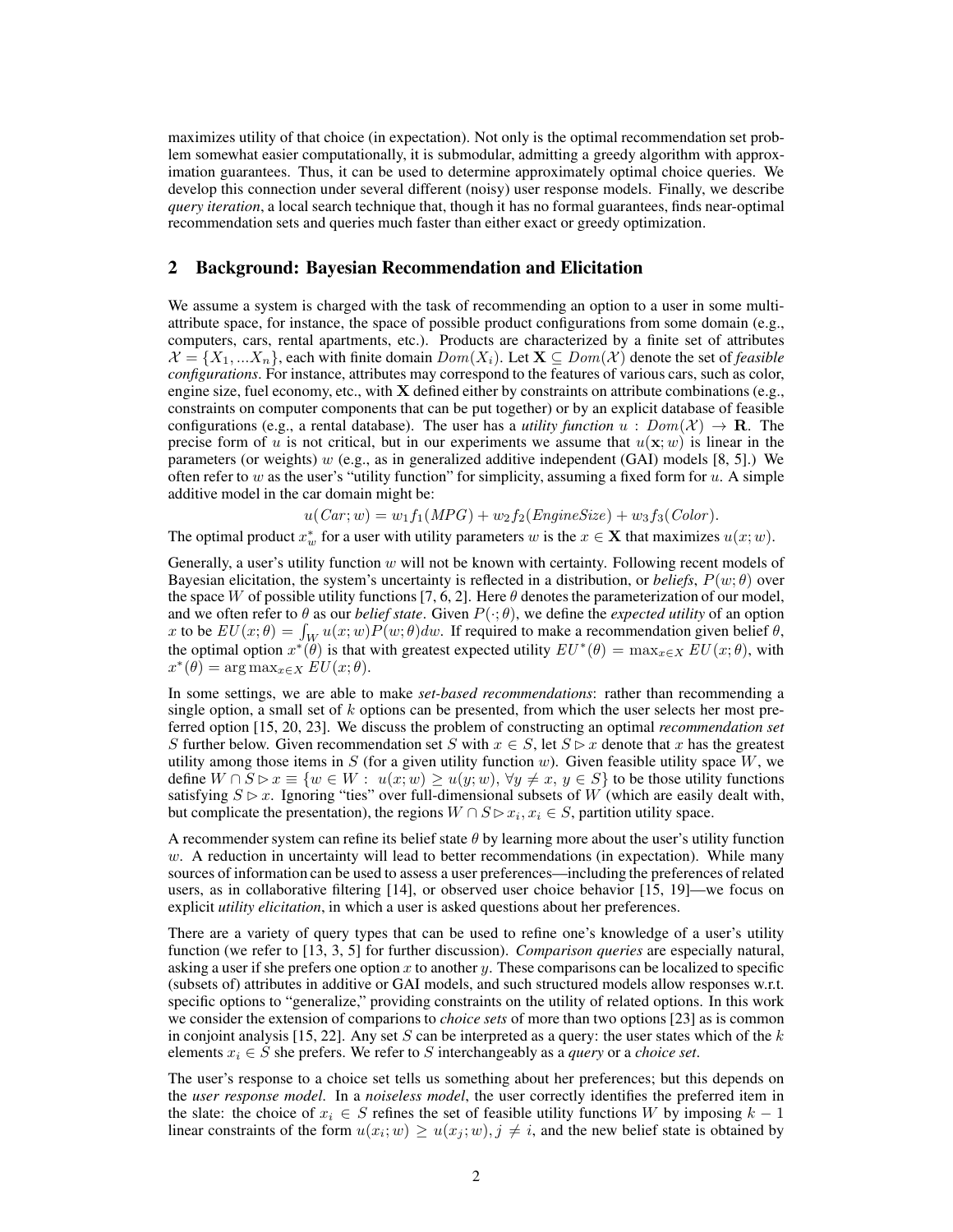restricting  $\theta$  to have non-zero density only on  $W \cap S \triangleright x_i$  and renormalizing. More generally, a *noisy response model* allows that a user may select an option that does not maximize her utility. For any choice set S with  $x_i \in S$ , let  $S \leadsto x_i$  denote the event of the user selecting  $x_i$ . A response model R dictates, for any choice set S, the probability  $P_R(S \leadsto x_i; w)$  of any selection given utility function w. When the beliefs about a user's utility are uncertain, we define  $P_R(S \leadsto x_i; \theta) = \int_W P_R(S \leadsto x_i; \theta)$  $(x_i; w)P(w; \theta)dw$ . We discuss various response models below.

When treating  $S$  as a query set (as opposed to a recommendation set), we are not interested in its expected utility, but rather in its *expected value of information (EVOI)*, or the (expected) degree to which a response will increase the quality of the system's recommendation. We define:

Definition 1 *Given belief state* θ*, the* expected posterior utility (EPU ) *of query set* S *under* R *is*

$$
EPU_R(S; \theta) = \sum_{x \in S} P_R(S \leadsto x; \theta) EU^*(\theta|S \leadsto x)
$$
 (1)

 $EVOI(S; \theta)$  is then  $EPU(S; \theta) - EU^*(\theta)$ , the expected improvement in decision quality given S. An optimal query (of fixed size k) is any S with maximal  $EVOI$ , or equivalently, maximal  $EPU$ .

In many settings, we may wish to present a set of options to a user with the dual goals of offering a good set of recommendations and eliciting valuable information about user utility. For instance, product navigation interfaces for e-commerce sites often display a set of options from which a user can select, but also give the user a chance to critique the proposed options [24]. This provides one motivation for exploring the connection between optimal recommendation sets and optimal query sets. Moreover, even in settings where queries and recommendation are separated, we will see that query optimization can be made more efficient by exploiting this relationship.

#### 3 Optimal Recommendation Sets

We consider first the problem of computing optimal recommendation sets given the system's uncertainty about the user's true utility function w. Given belief state  $\theta$ , if a single recommendation is to be made, then we should recommend the option  $x^*(\theta)$  that maximizes expected utility  $EU(x, \theta)$ . However, there is often value in suggesting a "shortlist" containing multiple options and allowing the user to select her most preferred option. Intuitively, such a set should offer options that are *diverse* in the following sense: recommended options should be highly preferred relative to a wide range of "likely" user utility functions (relative to  $\theta$ ) [23, 20, 4]. This stands in contrast to some recommender systems that define diversity relative to product attributes [21], with no direct reference to beliefs about user utility. It is not hard to see that "top  $k$ " systems, those that present the  $k$  options with highest expected utility, do not generally result in good recommendation sets [20].

In broad terms, we assume that the utility of a recommendation set  $S$  is the utility of its most preferred item. However, it is unrealistic to assume that users will select their most preferred item with complete accuracy [17, 15]. So as with choice queries, we assume a response model  $R$  dictating the probability  $P_R(S \leadsto x; \theta)$  of any choice x from S:

Definition 2 *The* expected utility of selection (EUS) *of recommendation set* S *given* θ *and* R *is:*

$$
EUS_R(S; \theta) = \sum_{x \in S} P_R(S \leadsto x; \theta) EU(x; \theta | S \leadsto x)
$$
 (2)

We can expand the definition to rewrite  $EUS_R(S;\theta)$  as:

$$
EUS_R(S; \theta) = \int_W \left[ \sum_{x \in S} P_R(S \leadsto x; w) \ u(x; w) \right] P(w; \theta) dw \tag{3}
$$

User behavior is largely dictated by the response model  $R$ . In the ideal setting, users would always select the option with highest utility w.r.t. her true utility function w. This *noiseless model* is assumed in [20] for example. However, this is unrealistic in general. Noisy response models admit user "mistakes" and the choice of optimal sets should reflect this possibility (just as belief update does,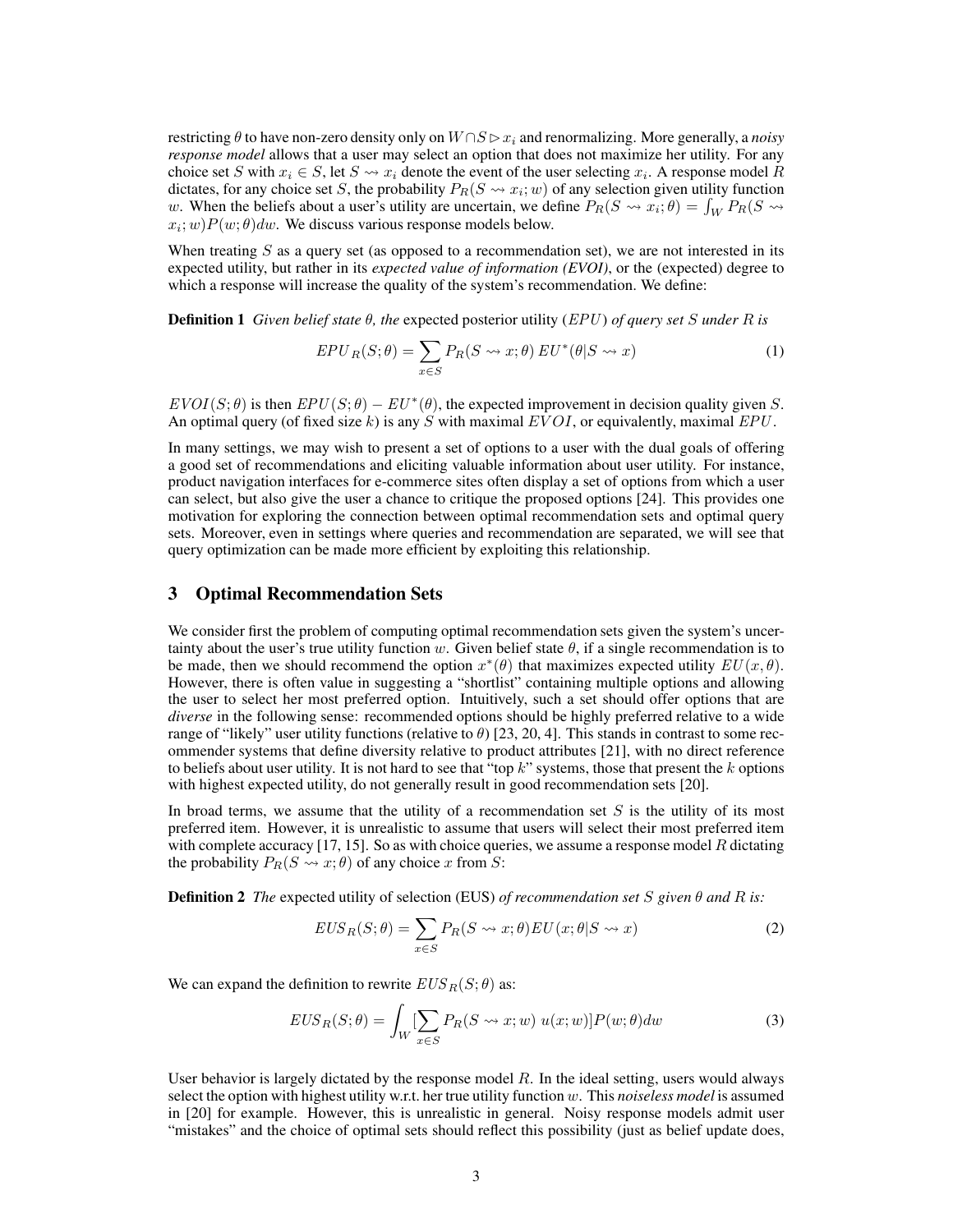see Defn. 1). Possible constraints on response models include: (i) *preference bias*: a more preferred outcome in the slate given  $w$  is selected with probability greater than a less preferred outcome; and (ii) *Luce's choice axiom* [17], a form of independence of irrelevant alternatives that requires that the relative probability (if not 0 or 1) of selecting any two items x and y from S is not affected by the addition or deletion of other items from the set. We consider three different response models:

• In the *noiseless response model*,  $R_{NL}$ , we have  $P_{NL}(S \leadsto x; w) = \prod_{y \in S} I[u(x; w) \ge u(y; w)]$ (with indicator function  $I$ ). Then EUS becomes

$$
EUS_{NL}(S; \theta) = \int_W \left[\max_{x \in S} u(x; w)\right] P(w; \theta) dw.
$$

This is identical to the *expected max* criterion of [20]. Under  $R_{NL}$  we have  $S \leadsto x$  iff  $S \triangleright x$ .

• The *constant noise model*  $R_C$  assumes a multinomial distribution over choices or responses where each option x, apart from the most preferred option  $x_w^*$  relative to w, is selected with (small) constant probability  $P_C(S \leadsto x; w) = \beta$ , with  $\beta$  independent of w. We assume  $\beta < \frac{1}{k}$ , so the most preferred option is selected with probability  $P_C(S \leadsto x_w^*; w) = \alpha = 1 - (k - 1)\beta > \beta$ . This generalizes the model used in [10, 2] to sets of any size. If  $x_w^*(S)$  the optimal element in S given w, and  $u_w^*(S)$  is its utility, then EUS is:

$$
EUS_C(S; \theta) = \int_W [\alpha u_w^*(S) + \sum_{y \in S - \{x_w^*(S)\}} \beta u(x; w)] P(w; \theta) dw
$$

• The *logistic* response model  $R_L$  is commonly used in choice modeling, and is variously known as the Luce-Sheppard [16], Bradley-Terry [11], or *mixed multinomial logit* model. Selection probabilities are given by  $P_L(S \rightsquigarrow x; w) = \frac{\exp(\gamma u(x;w))}{\sum_{u \in S} \exp(\gamma u(y;w))}$  $\frac{\exp(\gamma u(x;w))}{y \in S}$  where  $\gamma$  is a temperature parameter. For comparison queries (i.e.,  $|S| = 2$ ),  $R<sub>L</sub>$  is the logistic function of the difference in utility between the two options.

We now consider properties of the expected utility of selection EUS under these various models. All three models satisfy preference bias, but only  $R_{NL}$  and  $R_L$  satisfy Luce's choice axiom. EUS is monotone under the noiseless response model  $R_{NL}$ : the addition of options to a recommendation set S cannot decrease its expected utility  $EUS_{NL}(S; \theta)$ . Moreover, say that option  $x_i$  *dominates*  $x_j$ relative to belief state  $\theta$ , if  $u(x_i; w) > u(x_j; w)$  for all w with nonzero density. Adding a set-wise dominated option x to S (i.e., an x dominated by some element of S) does not change expected utility under  $R_{NL}: EUS_{NL}(S \cup \{x\}; \theta) = EUS_{NL}(S; \theta)$ . This stands in constrast to noisy response models, where adding dominated options might actually *decrease* expected utility.

Importantly, EUS is *submodular* for both the noiseless and the constant response models  $R_C$ :

**Theorem 1** *For*  $R \in \{R_{NL}, R_C\}$ ,  $EUS_R$  *is a submodular function of the set* S. That *is, given recommendation sets*  $S \subseteq Q$ *, option*  $x \notin S$ *,*  $S' = S \cup \{x\}$ *, and*  $Q' = Q \cup \{x\}$ *, we have:* 

$$
EUS_R(S';\theta) - EUS_R(S;\theta) \ge EUS_R(Q';\theta) - EUS_R(Q;\theta)
$$
\n(4)

The proof is omitted, but simply shows that EUS has the required property of diminishing returns. Submodularity serves as the basis for a greedy optimization algorithm (see Section 5 and worst-case results on query optimization below). EUS under the commonly used logistic response model  $R_L$  is not submodular, but can be related to EUS under the noiseless model—as we discuss next—allowing us to exploit submodularity of the noiseless model when optimizing w.r.t.  $R_L$ .

#### 4 The Connection between EUS and EPU

We now develop the connection between optimal recommendation sets (using EUS) and optimal choice queries (using EPU/EVOI). As discussed above, we're often interested in sets that can serve as both good recommendations and good queries; and since EPU/EVOI can be computationally difficult, good methods for EUS-optimization can serve to generate good queries as well if we have a tight relationship between the two.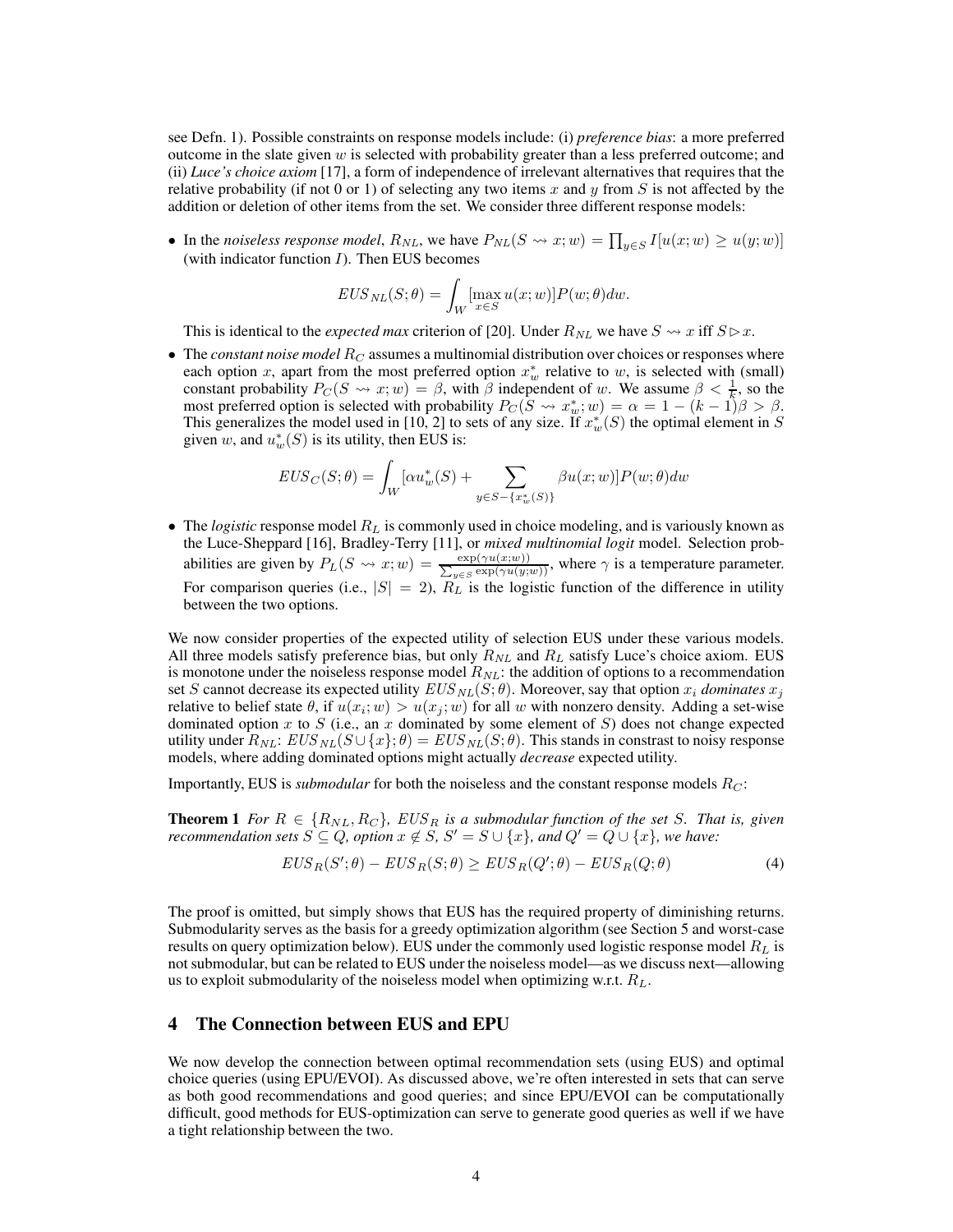In the following, we make use of a transformation  $T_{\theta,R}$  that modifies a set S in such a way that EUS usually increases (and in the case of  $R_{NL}$  and  $R_C$  cannot decrease). This transformation is used in two ways: (i) to prove the optimality (near-optimality in the case of  $R_L$ ) of EUS-optimal recommendation sets when used as query sets; (ii) and directly as a computationally viable heuristic strategy for generating query sets.

**Definition 3** *Let*  $S = \{x_1, \dots, x_k\}$  *be a set of options. Define:* 

$$
T_{\theta,R}(S) = \{x^*(\theta|S \leadsto x_1;R), \cdots, x^*(\theta|S \leadsto x_k;R)\}
$$

where  $x^*(\theta|S \leadsto x_i; R)$  *is the optimal option (in expectation) when*  $\theta$  *is conditioned on*  $S \leadsto x_i$ *w.r.t.* R*.*

Intuitively, T (we drop the subscript when  $\theta$ , R are clear from context) refines a recommendation set  $S$  of size  $k$  by producing  $k$  updated beliefs for each possible user choice, and replacing each option in  $S$  with the optimal option under the corresponding update. Note that  $T$  generally produces different sets under different response models. Indeed, one could use T to construct a set using one response model, and measure EUS or EPU of the resulting set under a different response model. Some of our theoretical results use this type of "cross-evaluation."

We first show that optimal recommendation sets under both  $R_{NL}$  and  $R_{C}$  are optimal (i.e., EPU/EVOI-maximizing) query sets.

**Lemma 1**  $EUS_R(T_{\theta,R}(S); \theta) \geq EPU_R(S; \theta)$  for  $R \in \{NL, C\}$ 

**Proof:** For the  $R_{NL}$ , the argument relies on partitioning W w.r.t. options in S:

$$
EPU_{NL}(S; \theta) = \sum_{i,j} P(S \triangleright x_i, T(S) \triangleright x'_j; \theta) EU(x'_i, \theta[S \triangleright x_i, T(S) \triangleright x'_j])
$$
\n<sup>(5)</sup>

$$
EUS_{NL}(T(S); \theta) = \sum_{i,j} P(S \triangleright x_i, T(S) \triangleright x_j'; \theta) EU(x_j'; \theta[S \triangleright x_i, T(S) \triangleright x_j'])
$$
(6)

Compare the two expression componentwise: 1) If  $i = j$  then the components of each expression are the same. 2) If  $i \neq j$ , for any w with nonzero density in  $\theta[S \rhd x_i, T(S) \rhd x'_j],$  we have  $u(x'_j; w) \geq u(x'_i, w)$ , thus  $EU(x'_j) \geq EU(x_i)$  in the region  $S \rhd x_i, T(S) \rhd x'_j$ . Since  $EUS_{NL}(T(S);\cdot) \geq 0$  $EPU_{NL}(S; \cdot)$  in each component, the result follows. For  $R_C$  the proof uses the same argument, along with the observation that:  $EUS_C(S; \theta) = \sum_i P(S \triangleright$  $x_i$ ;  $\theta$ )( $\alpha$   $EU(x_i, \theta[S \triangleright x_i]) + \beta \sum_{j \neq i} EU(s_j, \theta[S \triangleright x_i])$ ).

From Lemma 1 and the fact that  $EUS_R(S;\theta) \leq EPU_R(S;\theta)$ , it follows that  $EUS_R(T(S;\theta) \geq$  $EUS_R(S;\theta)$ . We now state the main theorem (we assume the size k of S is fixed):

**Theorem 2** Assume response model  $R \in \{NL, C\}$  and let  $S^*$  be an optimal recommendation set. Then  $S^*$  is an optimal query set:  $EPU(S^*;\theta) \geq \acute{E}PU(S;\theta), \, \forall S \in \textbf{X}^k$ 

**Proof:** Suppose  $S^*$  is not an optimal query set, i.e., there is some S s.t.  $EPU(S; \theta) > EPU(S^*; \theta)$ . Applying T to S gives a new query set  $T(S)$ , which by the results above shows:  $EUS(T(S); \theta) \ge EPU(S; \theta) > EPU(S^*; \theta) \ge EUS(S^*; \theta)$ . This contradicts the EUS-optimality of  $S^*$ .

Another consequence of Lemma 1 is that posing a query S involving an infeasible option is pointless: there is always a set with only elements in  $X$  with EPU/EVOI at least as great. This is proved by observing the lemma still holds if  $T$  is redefined to allow sets containing infeasible options.

It is not hard to see that admitting noisy responses under the logistic response model  $R<sub>L</sub>$  can decrease the value of a recommendation set, i.e.,  $EUS_L(S; \theta) \leq EUS_{NL}(S; \theta)$ . However, the loss in EUS under  $R_L$  can in fact be bounded. The logistic response model is such that, if the probability of incorrect selection of some option is high, then the utility of that option must be close to that of the best item, so the relative loss in utility is small. Conversely, if the loss associated with some incorrect selection is great, its utility must be significantly less than that of the best option, rendering such an event extremely unlikely. This allows us to bound the difference between  $EUS_{NL}$  and  $EUS_{L}$  at some value  $\Delta_{\text{max}}$  that depends only on the set cardinality k and on the temperature parameter  $\gamma$  (we derive an expression for  $\Delta_{\max}$  below):

**Theorem 3**  $EUS_L(S; \theta) \geq EUS_{NL}(S; \theta) - \Delta_{\text{max}}$ .

Under  $R_L$ , our transformation  $T_L$  does not, in general, improve the value  $EUS_L(S)$  of a recommendation set S. However the set  $T_L(S)$  is such that its value  $EUS_{NL}$ , *assuming selection under the noiseless model*, is greater than the expected posterior utility  $EPU_L(S)$  under  $R_L$ :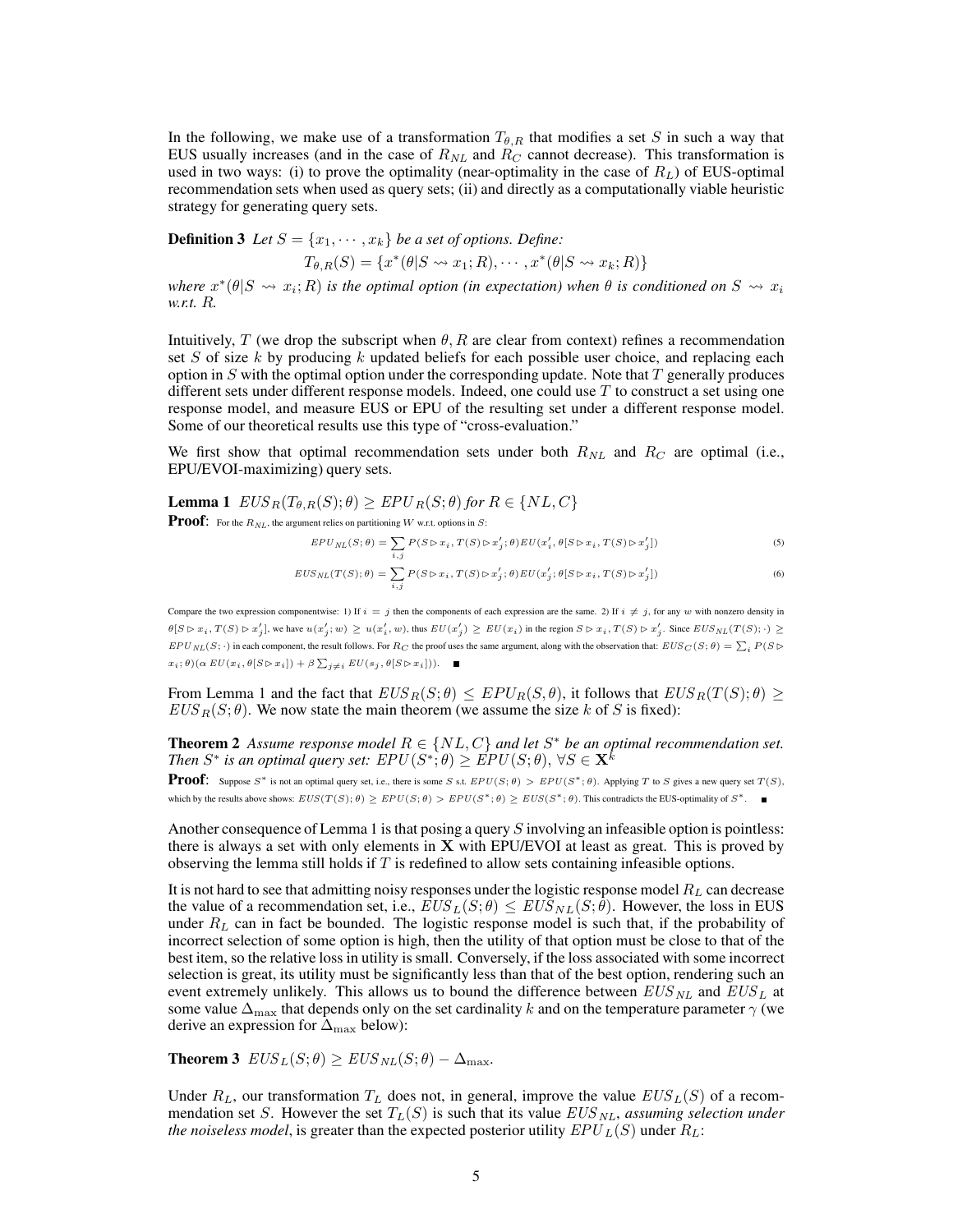#### **Lemma 2**  $EUS_{NL}(T_L(S); \theta) \geq EPU_L(S; \theta)$

We use this fact below to prove the optimal recommendation set under  $R_L$  is a near-optimal query under  $R_L$ . It has two other consequences: First, from Thm. 3 it follows that  $EUS_L(T_L(S); \theta) \geq$  $EPU_L(S;\theta) - \Delta_{\text{max}}$ . Second, EPU of the optimal query under the noiseless model is at least as great that of the optimal query under the logistic model:  $EPU_{NL}^*(\theta) \geq EPU_L^*(\theta)$ .<sup>1</sup> We now derive our main result for logistic responses: the EUS of the optimal recommendation set (and hence its EPU) is at most  $\Delta_{\text{max}}$  less than the EPU of the optimal query set.

# **Theorem 4**  $EUS_{L}^{*}(\theta) \geq EPU_{L}^{*}(\theta) - \Delta_{\text{max}}$ .

**Proof:** Consider the optimal query  $S_L^*$  and the set  $S' = T_L(S_L^*)$  obtained by applying  $T_L$ . From Lemma 2,  $EUS_{NL}(S';\theta) \geq EPU_L(S_L^*,\theta) =$  $EPU_L^*(\theta)$ . From Thm. 3,  $EUS_L(S';\theta) \geq EUS_{NL}(S';\theta) - \Delta_{\text{max}}$ ; and from Thm. 2,  $EUS_{NL}^*(\theta) = EPU_{NL}^*(\theta)$ . Thus  $EUS_L^*(\theta) \geq$  $EUS_L(S';\theta) \geq EUS_{NL}(S';\theta) - \Delta_{\text{max}} \geq EPU_L^*(\theta) - \Delta_{\text{max}}$ 

The loss  $\Delta(S; \theta) = EUS_{NL}(S; \theta) - EUS_{L}(S; \theta)$  in the EUS of set S due to logistic noise can be characterized as a function of the utility difference  $z = u(x_1) - u(x_2)$  between options  $x_1$ and  $x_2$  of S, and integrating over the possible values of z (weighted by  $\theta$ ). For a specific value of  $z \ge 0$ , EUS-loss is exactly the utility difference z times the probability of choosing the less preferred option under  $R_L$ :  $1 - L(\gamma z) = L(-\gamma z)$  where L is the logistic function. We have  $\Delta(S;\theta) = \int_{-\infty}^{+\infty} |z| \cdot \frac{1}{1+e^{\gamma|z|}} P(z;\theta) dz$ . We derive a problem-independent upper bound on  $\Delta(S;\theta)$ for any S,  $\theta$  by maximizing  $f(z) = z \cdot \frac{1}{1 + e^{\gamma z}}$  with  $z \ge 0$ . The maximal loss  $\Delta_{\text{max}} = f(z_{\text{max}})$  for a set of two hypothetical items  $s_1$  and  $s_2$  is attained by having the same utility difference  $u(s_1, w)$  −  $u(s_2, w) = z_{\text{max}}$  for any  $w \in W$ . By imposing  $\frac{\partial f}{\partial z} = 0$ , we obtain  $e^{-\gamma z} - \gamma z + 1 = 0$ . Numerically, this yields  $z_{\text{max}} \sim 1.279 \frac{1}{\gamma}$  and  $\Delta_{\text{max}} \sim 0.2785 \frac{1}{\gamma}$ . This bound can be expressed on a scale that is independent of the temperature parameter  $\gamma$ ; intuitively,  $\Delta_{\max}$  corresponds to a utility difference so slight that the user identifies the best item only with probability 0.56 under  $R_L$  with temperature  $\gamma$ . In other words, the maximum loss is so small that the user is unable able to identify the preferred item 44% of the time when asked to compare the two items in S. This derivation can be generalized to sets of any size k, yielding  $\Delta_{\max}^k = \frac{1}{\gamma} \cdot \mathcal{L}_W(\frac{k-1}{e})$ , where  $\mathcal{L}_W(\cdot)$  is the Lambert W function.<sup>2</sup>

### 5 Set Optimization Strategies

We discuss several strategies for the optimization of query/recommendation sets in this section, and summarize their theoretical and computational properties. In what follows,  $n$  is the number of options  $|X|$ , k the size of the query/recommendation set, and l is the "cost" of Bayesian inference (e.g., the number of particles in a Monte Carlo sampling procedure).

Exact Methods The naive maximization of EPU is more computationally intensive than EUSoptimization, and is generally impractical. Given a set S of k elements, computing  $EPU(S, \theta)$ requires Bayesian update of  $\theta$  for each possible response, and expected utility optimization for each such posterior. Query optimization requires this be computed for  $n^k$  possible query sets. Thus EPU maximization is  $O(n^{k+1} k l)$ . Exact EUS optimization, while still quite demanding, is only  $O(n^k k l)$ as it does not require EU-maximization in updated distributions. Thm. 2 allows us to compute optimal query sets using EUS-maximization under  $R_C$  and  $R_{NL}$ , reducing complexity by a factor of n. Under  $R_L$ , Thm. 4 allows us to use EUS-optimization to approximate the optimal query, with a quality guarantee of  $EPU^* - \Delta_{\text{max}}$ .

Greedy Optimization A simple greedy algorithm can be used construct a recommendation set of size  $k$  by iteratively adding the option offering the greatest improvement in value:  $\arg \max_x EUS_R(S \cup \{x\}; \theta)$ . Under  $R_{NL}$  and  $R_C$ , since EUS is submodular (Thm. 1), the greedy algorithm determines a set with EUS that is within  $\eta = 1 - \left(\frac{k-1}{k}\right)^k$  of the optimal value

 $EPU_L(S;\theta)$  is *not* necessarily less than  $EPU_{NL}(S;\theta)$ : there are sets S for which a noisy response might be "more informative" than a noiseless one. However, this is not the case for optimal query sets.

<sup>&</sup>lt;sup>2</sup>Lambert W, or *product-log*, is defined as the principal value of the inverse of  $x \cdot e^x$ . The loss-maximizing set  $S<sub>max</sub>$  may contain infeasible outcomes; so in practice loss may be much lower.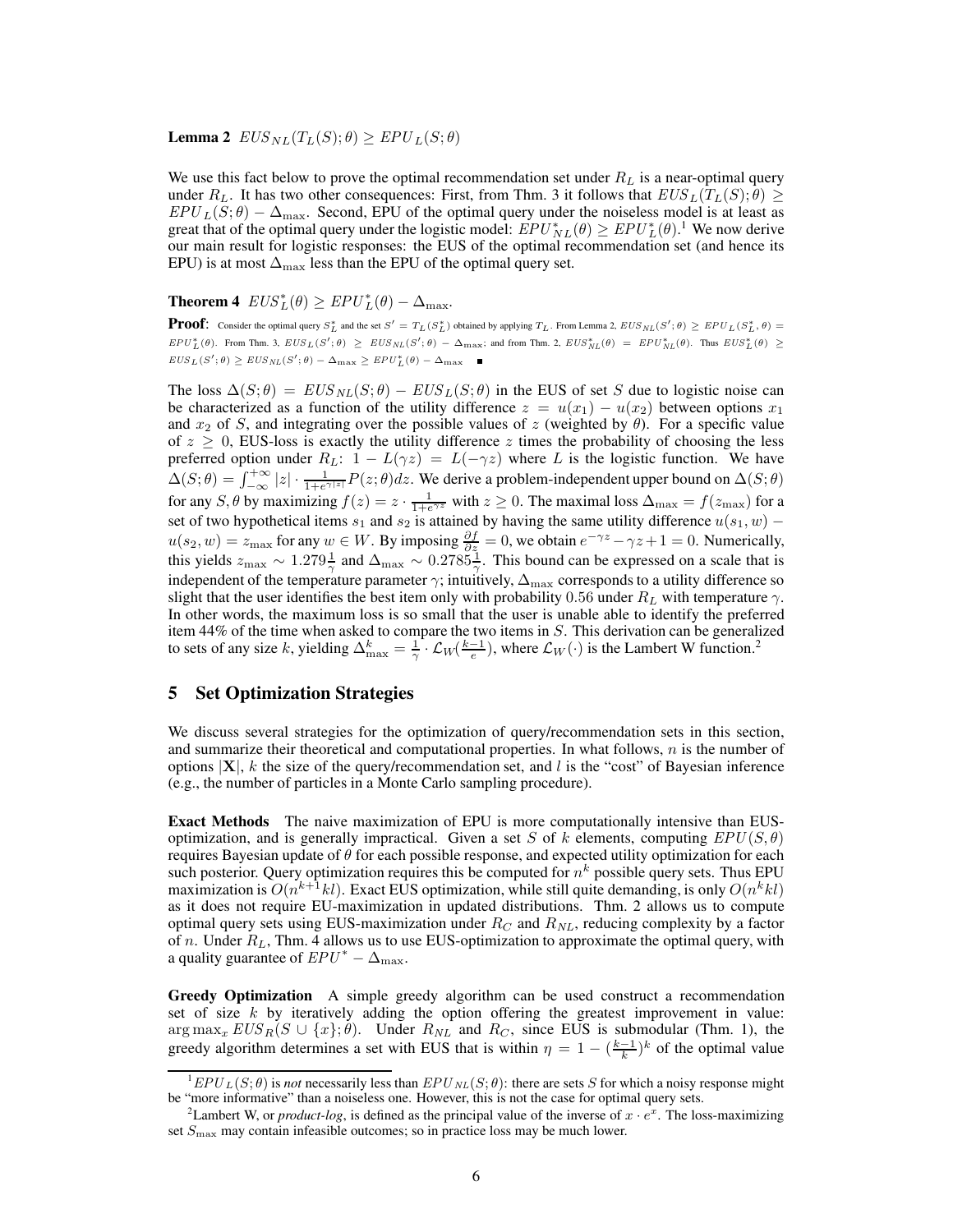$EUS^* = EPU^*$  [9].<sup>3</sup> Thm. 2 again allows us to use greedy maximization of  $EUS$  to determine a *query set* with similar gaurantees.

Under  $R_L$ ,  $EUS_L$  is no longer submodular. However, Lemma 2 and Thm. 3 allow us to use  $EUS_{NL}$ , which is submodular, as a proxy. Let  $S<sub>q</sub>$  the set determined by greedy optimization of  $EUS<sub>NL</sub>$ . By submodularity,  $\eta \cdot EUS_{NL}^* \leq EUS_{NL}(\tilde{S}_g) \leq EUS_{NL}^*$ ; we also have  $\tilde{EUS}_{L}^* \leq EUS_{NL}^*$ . Applying Thm. 3 to  $S_g$  gives:  $EU\widetilde{S}_L(\overline{S}_g) \geq EU\widetilde{S}_{NL}(\overline{S}_g) - \Delta$ . Thus, we derive

$$
\frac{EUS_L(S_g)}{EUS_L^*} \ge \frac{\eta \cdot EUS_{NL}^* - \Delta}{EUS_L^*} \ge \frac{\eta \cdot EUS_{NL}^* - \Delta}{EUS_{NL}^*} \ge \eta - \frac{\Delta}{EUS_{NL}^*}
$$
(7)

Similarly, we derive a worst-case bound for  $EPU$  w.r.t. greedy EUS-optimization (using the fact that EUS is a lower bound for EPU, Thm. 3 and Thm. 2):

$$
\frac{EPU_L(S_g)}{EPU_L^*} \ge \frac{EUS_L(S_g)}{EPU_L^*} \ge \frac{\eta \cdot EUS_{NL}^* - \Delta}{EPU_{NL}^*} = \frac{\eta \cdot EUS_{NL}^* - \Delta}{EUS_{NL}^*} \ge \eta - \frac{\Delta}{EUS_{NL}^*}
$$
(8)

Greedy maximization of S w.r.t. EUS is extremely fast,  $O(k^2ln)$ , or linear in the number of options n: it requires  $O(kn)$  evaluations of  $EUS$ , each with cost  $kl$ <sup>4</sup>

**Query Iteration** The  $T$  transformation (Defn. 3) gives rise to a natural heuristic method for computing, good query/recommendation sets. *Query iteration (QI)* starts with an initial set S, and locally optimizes S by repeatedly applying operator  $T(S)$  until  $EUS(T(S; \theta)) = EUS(S; \theta)$ . QI is sensitive to the initial set  $S$ , which can lead to different fixed points. We consider several initialization strategies: *random* (randomly choose k options), *sampling* (include  $x^*(\theta)$ , and sample  $k-1$  points  $w^i$ from  $P(w; \theta)$ , and for each of these add the optimal item to S, while forcing distinctness) and *greedy* (initialize with the greedy set  $S_g$ ).

We can bound the performance of QI relative to optimal query/recommendation sets assuming  $R_{NL}$ or  $R_C$ . If QI is initialized with  $S_q$ , performance is no worse than greedy optimization. If initialized with an arbitrary set, we note that, because of submodularity,  $EU^* \leq EUS^* \leq kEU^*$ . The condition  $T(S) = S$  implies  $EUS(S) = EPU(S)$ . Also note that, for any set  $Q$ ,  $EPU(Q) \geq EU^*$ . Thus,  $EUS(S) \geq \frac{1}{k}EUS^*$ . This means for comparison queries ( $|S| = 2$ ), QI achieves at least 50% of the optimal recommendation set value. This bound is tight and corresponds to the *singleton degenerate set*  $S_d = \{x^*(\theta), ..., x^*(\theta)\} = \{x^*(\theta)\}\$ . This solution is problematic since  $T(S_d) = S_d$ and has EVOI of zero. However, under  $R_{NL}$ , QI with sampling initialization avoids this fixed point provably by construction, always leading to a query set with positive EVOI.

Complexity of one iteration of QI is  $O(nk + lk)$ , i.e., linear in the number of options, exactly like Greedy. However, in practice it is much faster than Greedy since typically  $k \ll l$ . While we have no theoretical results that limit the iterations required by QI to converge, in practice, a fixed point is reached in very quickly (see below).

Evaluation We compare the strategies above empirically on choice problems with random user utility functions using both noiseless and noisy response models.<sup>5</sup>

Bayesian inference is realized by a Monte Carlo method with importance sampling (particle weights are determined by applying the response model to observed responses). To overcome the problem of particle degeneration (most particles eventually have low or zero weight), we use slice-sampling [18] to regenerate particles w.r.t. to the response-updated belief state θ whenever the *effective number of samples* drops significantly (50000 particles were used in the simulations). Figure 1(a) shows the average loss of our strategies in an apartment rental dataset, with 187 outcomes, each characterized by 10 attributes (either numeric or categorical with domain sizes 2–6), when asking pairwise comparison queries with noiseless responses. We note that greedy performs almost as well as exact optimization, and the optimal item is found in roughly 10–15 queries. Query iteration performs reasonably well when initialized with sampling, but poorly with random seeds.

<sup>&</sup>lt;sup>3</sup>This is 75% for comparison queries ( $k = 2$ ) and at worst 63% (as  $k \to \infty$ ).

<sup>&</sup>lt;sup>4</sup>A practical speedup can be achieved by maintaining a priority queue of outcomes sorted by their potential EUS-contribution (monotonically decreasing due to submodularity). When choosing the item to add to the set, we only need to evaluate a few outcomes at the top of the queue (*lazy evaluation*).

<sup>&</sup>lt;sup>5</sup>Utility priors are mixtures of 3 Gaussians with  $\mu = U[0, 10]$  and  $\sigma = \mu/3$  for each component.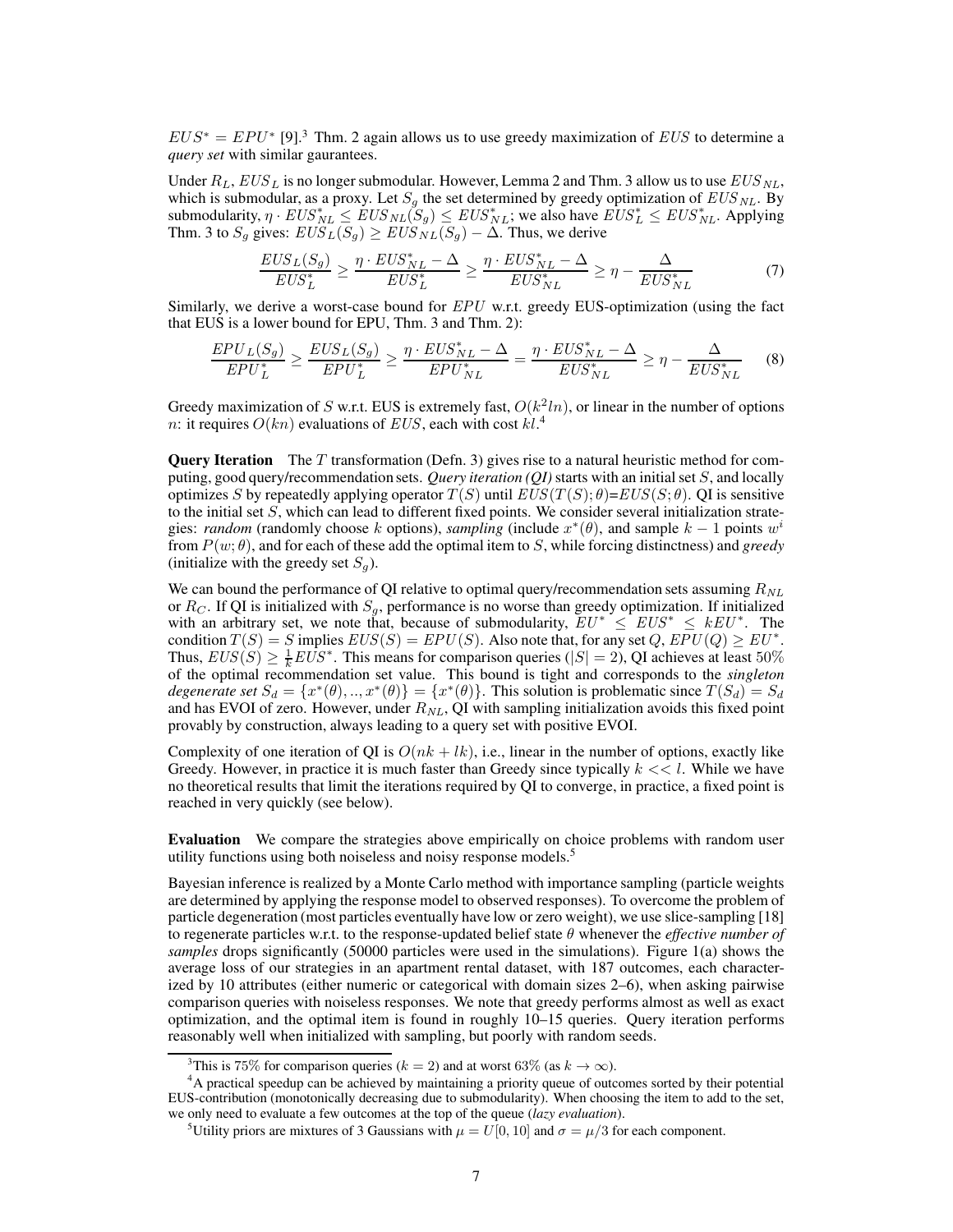

(a) Average Loss (187 outcomes, 30 runs,  $R_{NL}$ )

(b) Average Loss (506 outcomes, 30 runs,  $R_L$ )

In the second experiment, we consider the *Boston Housing* dataset with 506 items (1 binary and 13 continous attributes) and a logistic noise model for responses with  $\gamma = 1$ . We compare the greedy and QI strategies (exact methods are impractical on problems of this size) in Figure 1(b); we also consider a hybrid *greedy(EUS,NL)* strategy that optimizes "assuming" noiseless responses, but is evaluated using the true response model  $R_L$ . *QI(sampling)* is more efficient when using  $T_{NL}$ instead of  $T<sub>L</sub>$  and this is the version plotted. Overall these experiments show that (greedy or exact) maximization of EUS is able to find optimal—or near-optimal when responses are noisy—query sets. Finally, we compare query optimization times on the two datasets in the following table:

|                 | exactEPU | exactEUS | greedy(EPU, L) | OI(greedy(EUS, L)) | greedy(EUS, L) | greedy(EUS,NL) | OI(sampling) | $OI$ (rand) |
|-----------------|----------|----------|----------------|--------------------|----------------|----------------|--------------|-------------|
| $n=30, k=2$     | 47.3s    | 10.3s    | . .5s          | 0.76s              | 0.65s          | 0.12s          | 0.11s        | 0.11s       |
| $n=187, k=2$    | 1815s    | 405s     | 9.19s          | 2.07s              | 1.97s          | .02s           | 0.15s        | 0.17s       |
| $n=187, k=4$    |          | 10000s   | 39.7s          | 7.89s              | 7.71s          | .86s           | 0.16s        | 0.19s       |
| $n=187, k=6$    |          |          | 87.1s          | 15.7s              | 15.4s          | 2.55s          | 0.51s        | 0.64s       |
| $n=506, k=2$    |          |          | 14.6s          | 4.09s              | 3.99s          | 0.93s          | 0.05s        | 0.06s       |
| $n=506$ , $k=4$ |          |          | 64.9s          | 15.4s              | 15.2s          | 1.12s          | 0.08s        | 0.10s       |
| $n=506$ , $k=6$ |          |          | 142s           | 32.9s              | 32.8s          | 1.53s          | 0.09s        | 0.13s       |

Among our strategies, QI is certainly most efficient computationally, and is best suited to large outcome spaces. Interestingly, QI is often faster with sampling initialization than with random initialization because it needs fewer iteration on average before convergence (3.1 v.s. 4.0).

# 6 Conclusions

We have provided a novel analysis of set-based recommendations in Bayesian recommender systems, and have shown how it is offers a tractable means of generating myopically optimal or nearoptimal choice queries for preference elicitation. We examined several user response models, showing that optimal recommendation sets are EVOI-optimal queries under noiseless and constant noise models; and that they are near-optimal under the logistic/Luce-Sheppard model (both theoretically and practically). We stress that our results are general and do not depend on the specific implementation of Bayesian update, nor on the specific form of the utility function. Our greedy strategies exploiting submodularity of EUS computation—perform very well in practice and have theoretical approximation guarantees. Finally our experimental results demonstrate that query iteration, a simple local search strategy, is especially well-situated to large decision spaces.

A number of important directions for future research remain. Further theoretical and practical investigation of local search strategies such as query iteration is important. Another direction is the development of strategies for Bayesian recommendation and elicitation in large-scale configuration problems, e.g., where outcomes are specified by a CSP, and for sequential decision problems (such as MDPs with uncertain rewards). Finally, we are interested in elicitation strategies that combine probabilistic and regret-based models.

Acknowledgements The authors would like to thank Iain Murray and Cristina Manfredotti for helpful discussion on Monte Carlo methods, sampling techniques and particle filters. This research was supported by NSERC.